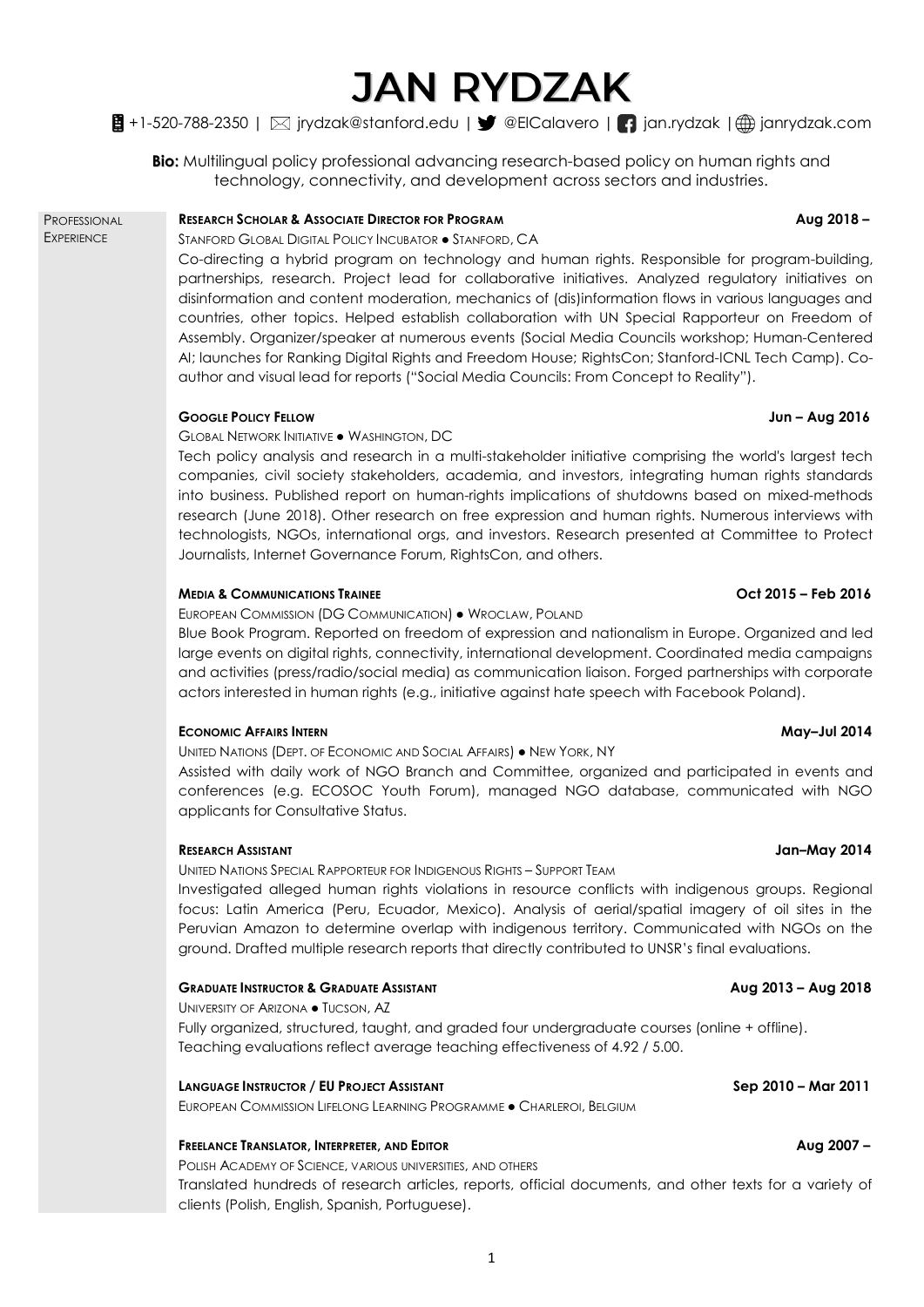| LANGUAGES                                                               | <b>ENGLISH</b><br>native                                                                                                                                                                                                                                                                                                                                                                                                                                                                                                                                                                                                                                                                                                                                                                                                                                                                                                                                                                                                                                                                                                                                                                                                                                                                                                                                                                                                                                                                                                                                                                                                                                                                                                                                                                                                                                                                                                                                                                                                                                                                                                                                                                                                    | <b>POLISH</b><br>native                                                                                                                                                                                                                                                                                                       | <b>SPANISH</b><br>fluent | <b>PORTUGUESE</b><br>fluent                                                                                                                                                                                                                                                                                                                                                                                                                    | <b>FRENCH</b><br>fluent | <b>MANDARIN</b><br>beginner |  |
|-------------------------------------------------------------------------|-----------------------------------------------------------------------------------------------------------------------------------------------------------------------------------------------------------------------------------------------------------------------------------------------------------------------------------------------------------------------------------------------------------------------------------------------------------------------------------------------------------------------------------------------------------------------------------------------------------------------------------------------------------------------------------------------------------------------------------------------------------------------------------------------------------------------------------------------------------------------------------------------------------------------------------------------------------------------------------------------------------------------------------------------------------------------------------------------------------------------------------------------------------------------------------------------------------------------------------------------------------------------------------------------------------------------------------------------------------------------------------------------------------------------------------------------------------------------------------------------------------------------------------------------------------------------------------------------------------------------------------------------------------------------------------------------------------------------------------------------------------------------------------------------------------------------------------------------------------------------------------------------------------------------------------------------------------------------------------------------------------------------------------------------------------------------------------------------------------------------------------------------------------------------------------------------------------------------------|-------------------------------------------------------------------------------------------------------------------------------------------------------------------------------------------------------------------------------------------------------------------------------------------------------------------------------|--------------------------|------------------------------------------------------------------------------------------------------------------------------------------------------------------------------------------------------------------------------------------------------------------------------------------------------------------------------------------------------------------------------------------------------------------------------------------------|-------------------------|-----------------------------|--|
| EDUCATION                                                               | 2018<br>PH. D. GOVERNMENT & PUBLIC POLICY, MINOR IN JOURNALISM<br>UNIVERSITY OF ARIZONA, TUCSON, AZ<br>Dissertation title: A Total Eclipse of the Net: The Dynamics of Network Shutdowns and Collective<br>Action Responses. Researched tech policy, digital rights, social media, international development,<br>humanitarian technology. Fulbright Program. Master's degree awarded in 2014. GPA: 3.88/4.0.                                                                                                                                                                                                                                                                                                                                                                                                                                                                                                                                                                                                                                                                                                                                                                                                                                                                                                                                                                                                                                                                                                                                                                                                                                                                                                                                                                                                                                                                                                                                                                                                                                                                                                                                                                                                                |                                                                                                                                                                                                                                                                                                                               |                          |                                                                                                                                                                                                                                                                                                                                                                                                                                                |                         |                             |  |
|                                                                         | <b>MA MODERN LANGUAGES (SPANISH, PORTUGUESE, FRENCH)</b><br>2011<br>MARIA CURIE-SKŁODOWSKA UNIVERSITY, LUBLIN, POLAND                                                                                                                                                                                                                                                                                                                                                                                                                                                                                                                                                                                                                                                                                                                                                                                                                                                                                                                                                                                                                                                                                                                                                                                                                                                                                                                                                                                                                                                                                                                                                                                                                                                                                                                                                                                                                                                                                                                                                                                                                                                                                                       |                                                                                                                                                                                                                                                                                                                               |                          |                                                                                                                                                                                                                                                                                                                                                                                                                                                |                         |                             |  |
|                                                                         | Accelerated Master's. Thesis title: Decolonizing the Language: The Nativization of Portuguese in<br>Mozambique. GPA: 4.98/5.0. Summa cum laude (Best Graduating University Student award).                                                                                                                                                                                                                                                                                                                                                                                                                                                                                                                                                                                                                                                                                                                                                                                                                                                                                                                                                                                                                                                                                                                                                                                                                                                                                                                                                                                                                                                                                                                                                                                                                                                                                                                                                                                                                                                                                                                                                                                                                                  |                                                                                                                                                                                                                                                                                                                               |                          |                                                                                                                                                                                                                                                                                                                                                                                                                                                |                         |                             |  |
|                                                                         | <b>ERASMUS PROGRAM</b>                                                                                                                                                                                                                                                                                                                                                                                                                                                                                                                                                                                                                                                                                                                                                                                                                                                                                                                                                                                                                                                                                                                                                                                                                                                                                                                                                                                                                                                                                                                                                                                                                                                                                                                                                                                                                                                                                                                                                                                                                                                                                                                                                                                                      | UNIVERSITY OF THE ALGARVE, FARO, PORTUGAL<br>Scholarship concluded with distinction.                                                                                                                                                                                                                                          |                          |                                                                                                                                                                                                                                                                                                                                                                                                                                                |                         | 2009                        |  |
| DISTINCTIONS/<br><b>FELLOWSHIPS</b>                                     | $\bullet$<br>$\bullet$                                                                                                                                                                                                                                                                                                                                                                                                                                                                                                                                                                                                                                                                                                                                                                                                                                                                                                                                                                                                                                                                                                                                                                                                                                                                                                                                                                                                                                                                                                                                                                                                                                                                                                                                                                                                                                                                                                                                                                                                                                                                                                                                                                                                      | organizer of session on technology and forced migration<br>Google Policy Fellowship, Global Network Initiative, 2016<br>Citizen Lab Summer Institute 2015, University of Toronto, 2015<br>Fulbright Fellowship: Fulbright Commission, Ph.D. study, 2012/13<br>National Scholarship of the Polish Minister of Science, 2010/11 |                          | Oxford Internet Institute Summer Doctoral Programme, University of Oxford, 2016. Participant; co-<br>Summer Research Fellowship, School of Govt. & Public Policy, University of Arizona, 2013. Summer<br>research project: "Chimeras in Transition: Media Systems in Developing States"<br>Best Graduating Student Award, Maria Curie-Skłodowska University, 2011<br>Comenius Assistantship, European Commission, Charleroi (Belgium), 2010/11 |                         |                             |  |
| SKILLS                                                                  | ٠<br>$\bullet$                                                                                                                                                                                                                                                                                                                                                                                                                                                                                                                                                                                                                                                                                                                                                                                                                                                                                                                                                                                                                                                                                                                                                                                                                                                                                                                                                                                                                                                                                                                                                                                                                                                                                                                                                                                                                                                                                                                                                                                                                                                                                                                                                                                                              | Spatial analysis / GIS / Remote Sensing: ArcGIS, ERDAS<br>Data analysis: Stata, UCINet                                                                                                                                                                                                                                        |                          | Graphic design & multimedia: Adobe InDesign & Photoshop CS5, Final Cut Pro                                                                                                                                                                                                                                                                                                                                                                     |                         |                             |  |
| PUBLICATIONS,<br>CONFERENCES, AND<br><b>INVITED TALKS</b><br>(SELECTED) | Panel (2x): Studying Shutdowns' Impact from the Lens of Gender, Conflict and Ethnicity; Warning!<br>Access to the Internet Is Suspended for Security Reasons - A Policy Discussion on the Effectiveness<br>of Internet Shutdowns. Speaker. RightsCon, Jun 2019.<br><b>Report</b> (w/ Eileen Donahoe et al.): "Social Media Councils: From Concept to Reality". Conference<br>report. Stanford Global Digital Policy Incubator / ARTICLE 19 / UN Special Rapporteur on Freedom<br>of Opinion and Expression, May 2019. Available here.<br><b>Op-ed</b> (w/ Rohini Lakshané): "Internet Shutdowns in India Only Fuel the Fires of Violence." The<br>Hindustan Times, Apr 2019. Available here.<br>Op-ed: "Shutting Down Social Media Does Not Reduce Violence, but Rather Fuels It." The<br>Conversation, Apr 2019. Available here.<br>Presentation: "Of Blackouts and Bandhs: The Strategy and Structure of Disconnected Protest in<br>India." Midwest Political Science Ass'n, Apr 2019.<br>Workshop: The Internet as a Research Tool: Bridging Politics and Technology in the Study of<br>$\bullet$<br>Internet Shutdowns. Invited participant. All-day workshop. International Studies Ass'n, Mar 2019.<br>Panel: India in Focus: Roundtable on Disinformation before India's Election. Invited speaker. UC<br>Berkeley Human Rights Center, Mar 2019.<br><b>Paper:</b> "Of Blackouts and Bandhs: The Strategy and Structure of Disconnected Protest in India."<br>Stanford GDPi Working Paper, Feb 2019. Available here. Press coverage: BBC (interview, 3x), The<br>Verge (interview), New York Times (interview), NBC (interview), Global News Radio Toronto<br>(interview), Reuters (interview), CNN, Washington Post, WIRED (2x), Los Angeles Times, Huffington<br>Post (2x), CNBC, ACLU, Axios, The Irish Times, The Conversation, New Scientist, Radio Canada,<br>FranceInfo, others. SSRN Top 10% Most Viewed/Downloaded Papers (annual).<br>Presentation: "Network Shutdowns as a Threat to Free Assembly Online and Offline." Event:<br>Defending Free Assembly in a Digital World: Conversation with UN Special Rapporteur for Freedom<br>of Assembly & Association, Stanford GDPi, Jan 2019.<br>$\mathcal{P}$ |                                                                                                                                                                                                                                                                                                                               |                          |                                                                                                                                                                                                                                                                                                                                                                                                                                                |                         |                             |  |